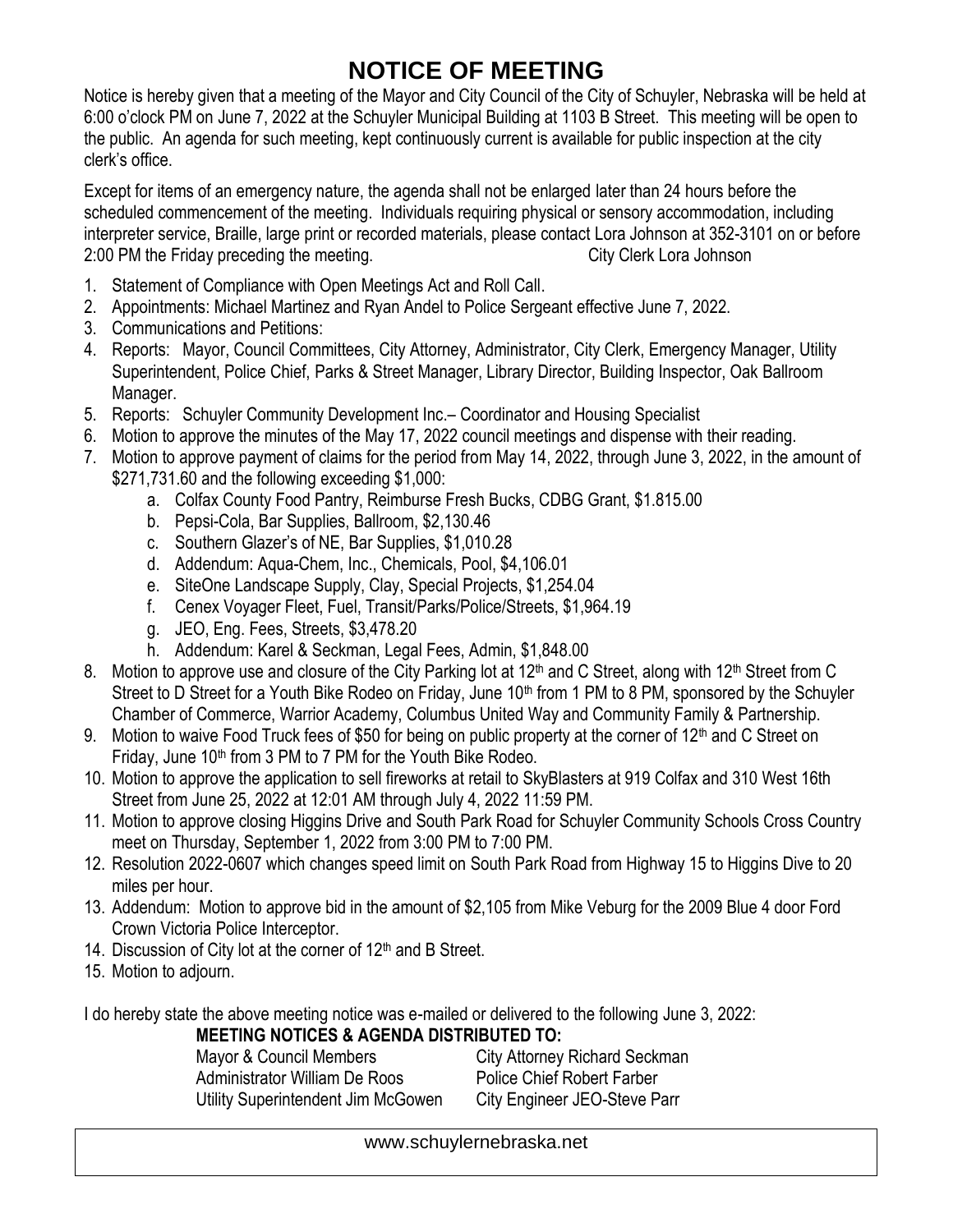Parks & Street Manager KJ Colvin SCD Coordinator Cheryl Brandenburgh Library Board Pres. Jim Kasik Fire Board Jim Horn Library Director Jenny White **Emergency Manager Michelle Evert** Housing Director Brian Bywater Ballroom Manager Danielle Baete Building Inspector Don Glodowski Press: Schuyler Sun, Columbus News Team

## **CERTIFICATE OF POSTING**

I, Lora Johnson, City Clerk of the City of Schuyler, Nebraska hereby certify that a copy of the "Notice of Meeting" of the Mayor and City Council of said City held on June 7, 2022, such notice being in the form attached hereto, was posted in three public places in the City listed below on the 18th day of May. Dept. of Utilities Office, Post Office, Municipal Building /s/City Clerk Lora Johnson